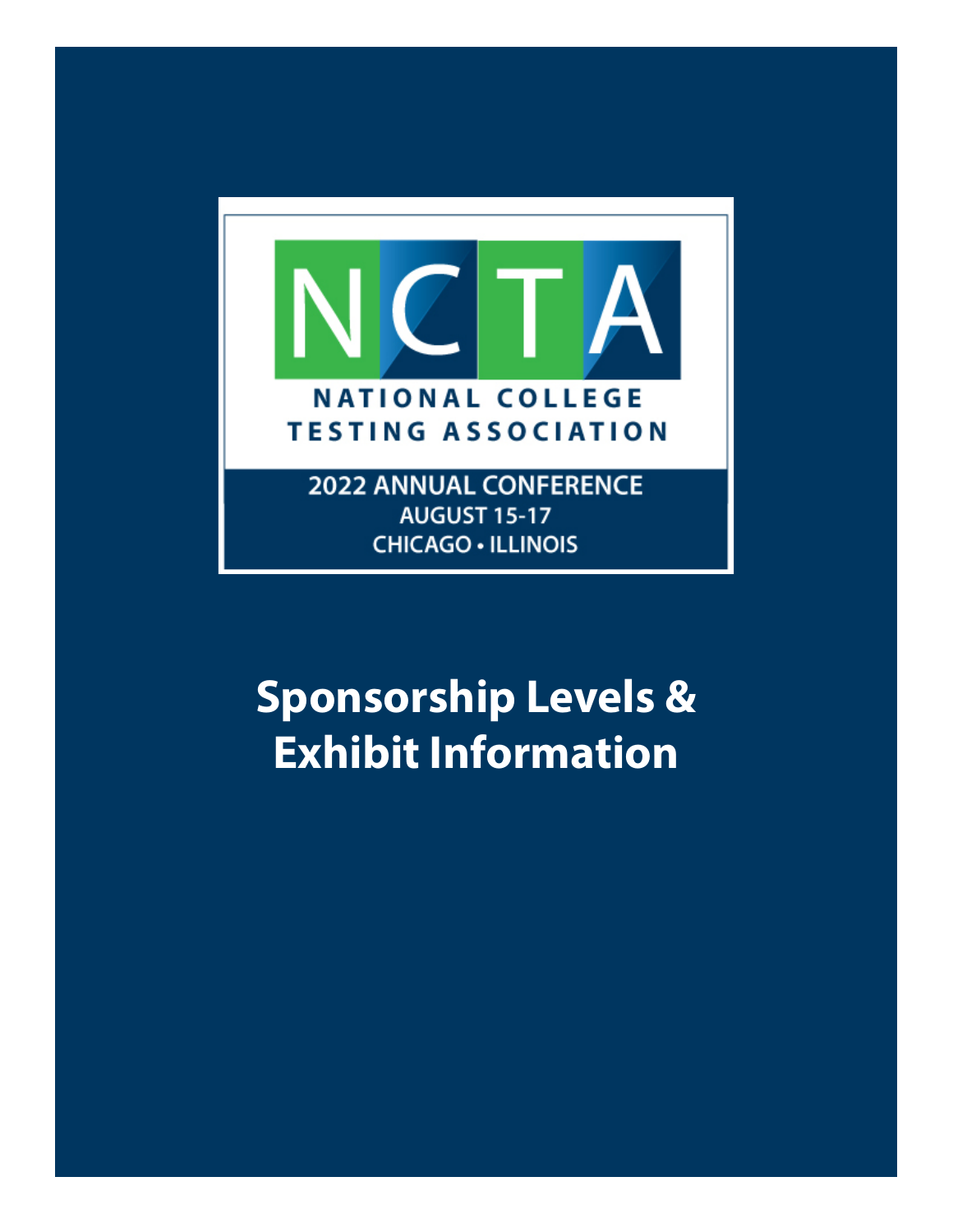

### Dear Sponsors,

Since 2000, the National College Testing Association (NCTA) has promoted professionalism and quality in the administration of testing services and programs, including issues relating to test administration, test accessibility, test development, test scoring, and assessment. NCTA hosts an annual conference that provides opportunities for professional networking, valuable information on technical and operational developments related to testing, and chances to interface with representatives from major testing companies. I would like to cordially invite you to participate as a sponsor of NCTA's 23rd Annual Conference.



After two years of virtual conferences, the 23rd Annual Conference will be held in-person in the great city of Chicago. This year's conference will take place from August 15th through 17th at the Marriott Downtown Magnificent Mile. Previous in-person conferences attracted hundreds of attendees from North America and across the globe. After two years of virtual conferences, NCTA members are ready to hear from and connect with you.

As a sponsor, you will be given a variety of options to publicize your company and offer support to NCTA, including new opportunities. Additionally, we continue to offer a point system to better serve the needs of our sponsors. These points allow for a tailored sponsorship experience whereby sponsors select from a menu of options for opportunities which best suit their needs.

On behalf of the NCTA Governing Council and our members, thank you. We appreciate your support of the conference and NCTA. Should you have questions or concerns, please do not hesitate to be in touch.

Sincerely,

Rachel Hample NCTA President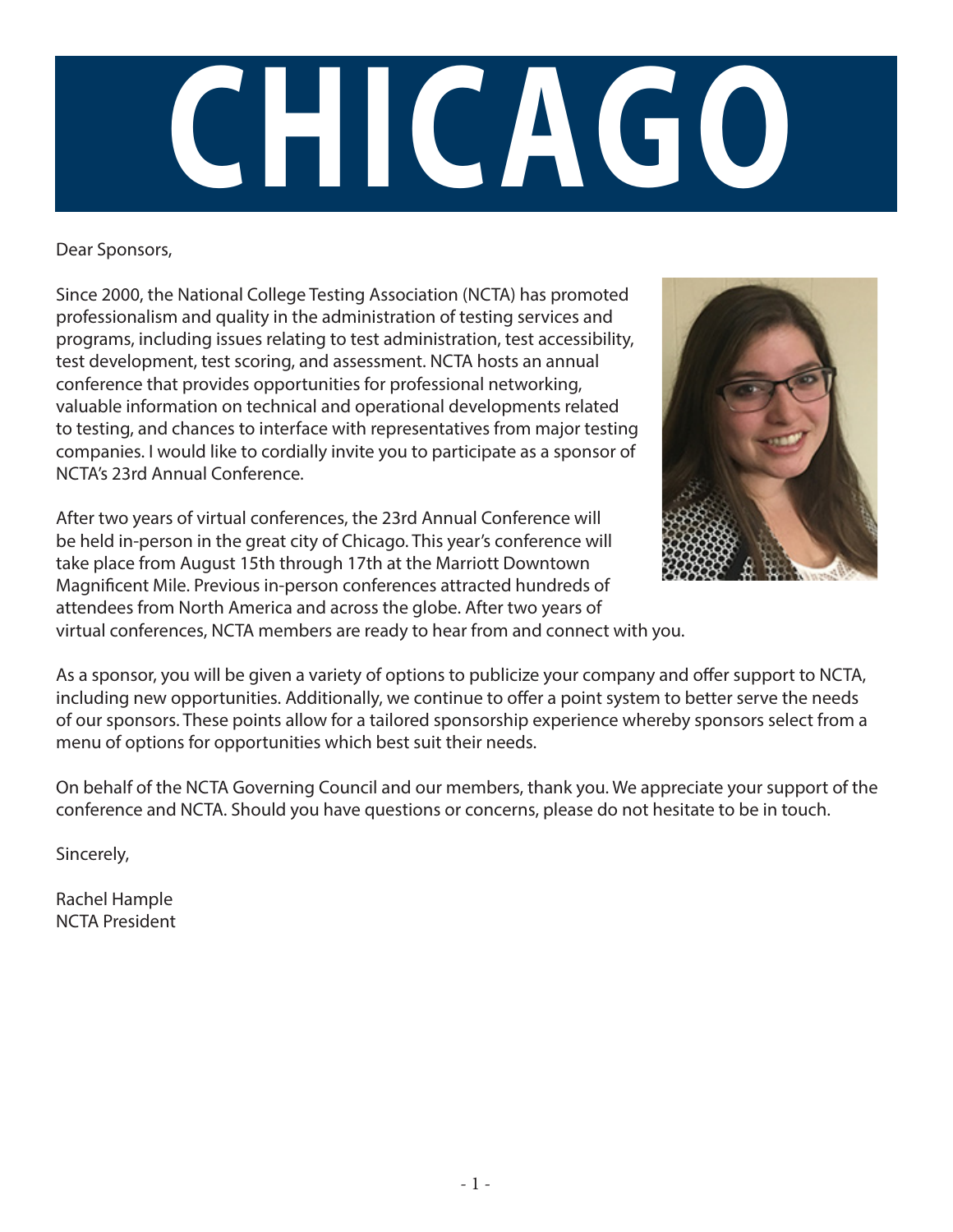# **Overview**

### Application and Payment Deadline: March 1, 2022

## **Exhibit Setup**

Monday 8:00 a.m. - 5:00 p.m.

### **Exhibitors' Fair**

Monday 5:00 p.m. -7:00 p.m. Tuesday 8:30 a.m. - 5:00 p.m.

## **Reception and Breakfast with Exhibitors**

Reception is Tuesday 5:00 p.m. - 7:00 p.m. Breakfast is Wednesday 8:30 a.m. - 9:15 a.m.

## **Exhibit Breakdown**

Tuesday 7:00 p.m. - 10:00 p.m. OR Wednesday 7:00 a.m. - 10:00 a.m.

## **Exhibitor Spaces - 10' x 10' Booths with Pipe and Drape**

Platinum Sponsors—10' x 20' space (2 booths) offered at a prime location Gold, Silver and Bronze— 10' x 10' space

### **PLATINUM Sponsors—Individual Recognition at Conference**

Have your company logo proudly displayed as our way of saying THANKS! Posters will be 24" x 36" and located around the hotel. Unique PLATINUM benefit— no additional cost to you. Other sponsors will be recognized on smaller signage.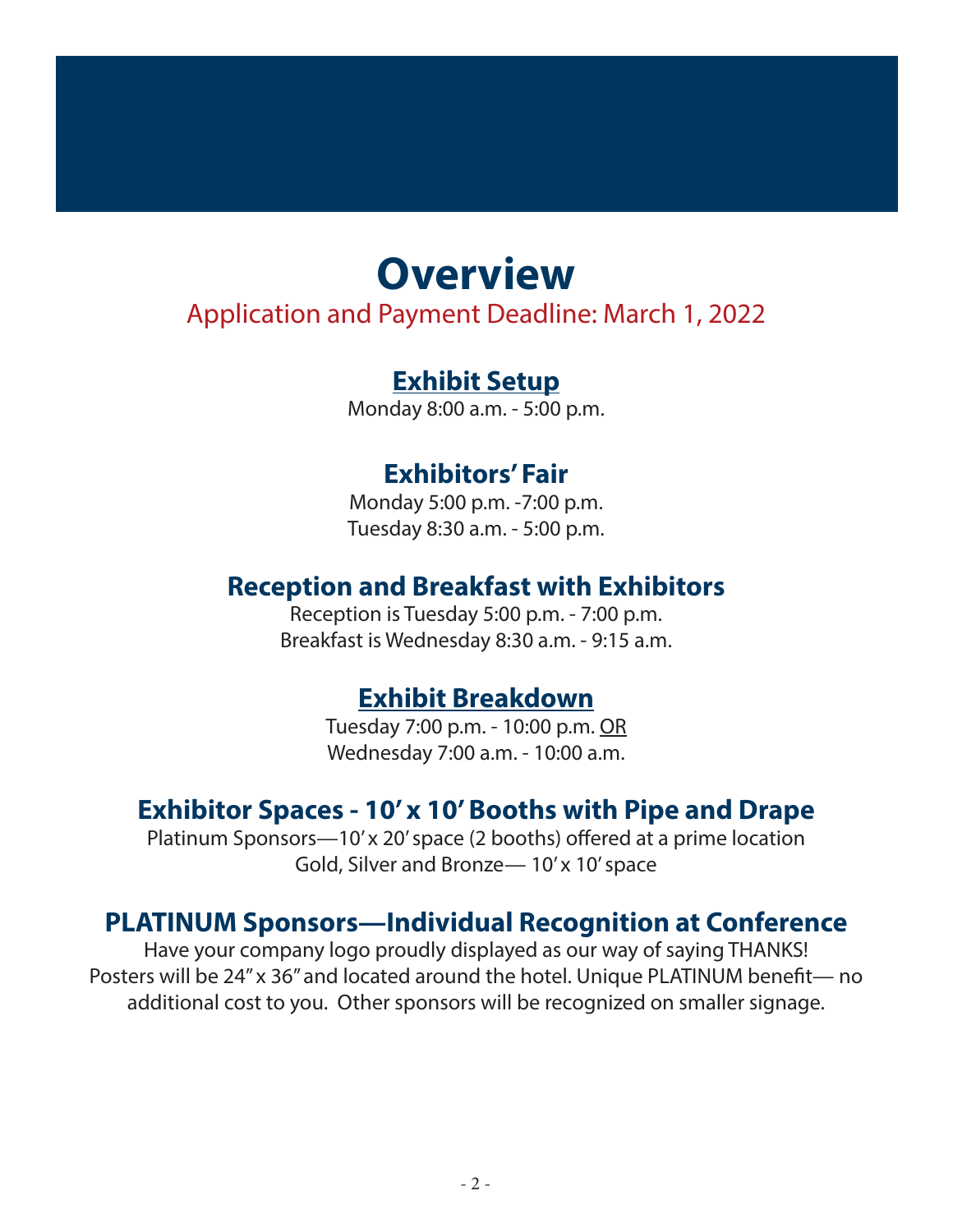| <b>SPONSOR BENEFIT</b>                                             | <b>Platinum</b><br>\$7,500 /<br>\$10,000*                                                  | Gold<br>\$5,000 /<br>\$7,000*                           | <b>Silver</b><br>\$2,500 /<br>\$4,000*       | <b>Bronze</b><br>\$1,000/<br>$1,500*$ |
|--------------------------------------------------------------------|--------------------------------------------------------------------------------------------|---------------------------------------------------------|----------------------------------------------|---------------------------------------|
| Company Recognition at<br>Keynote Address                          | X                                                                                          |                                                         |                                              |                                       |
| Company Logo on Home<br>Page of Program Guide App                  | X                                                                                          |                                                         |                                              |                                       |
| One (1) Hour Sponsor<br><b>Workshop During</b><br>Conference       | X                                                                                          | X                                                       | X                                            |                                       |
| Deliver your Sponsor<br>Workshop as a webinar.                     | X                                                                                          |                                                         |                                              |                                       |
| Invitation to Exhibitors' Fair**                                   | $10'$ x $20'$<br><b>Booth Space</b><br>(2 booths)<br>Offered at a<br><b>Prime Location</b> | 10'x 10'Booth<br>Space                                  | 10'x 10' Booth<br>Space                      | 10'x 10'Booth<br>Space                |
| Company Logo Displayed at<br>Conference                            | X.                                                                                         | X                                                       | X                                            | X                                     |
| <b>Advance List of Conference</b><br>Registrants (Available 08/01) | X                                                                                          | X                                                       | X                                            | X                                     |
| Company Logo in<br>Conference App                                  | X                                                                                          | X                                                       | X                                            | X                                     |
| Company Logo and Link on<br>Sponsorship Webpage                    | <b>Scrolling Logo</b><br>on Conference<br>Homepage                                         | X                                                       | X.                                           | X                                     |
| <b>Option to Purchase Exclusive</b><br>Opportunities (See pp. 5-6) | First Option:<br><b>Beginning</b><br>April 1, 2022                                         | Second Option:<br>Beginning<br>April 22, 2022           | Third Option:<br>Beginning<br>April 29, 2022 |                                       |
| <b>Complimentary Conference</b><br>Registrations***                | 4<br>PLUS 50% Off<br>4 Additional                                                          | $\overline{\mathbf{2}}$<br>PLUS 50% Off<br>2 Additional |                                              |                                       |
| <b>SPONSOR POINTS EARNED</b><br>$(See pp. 5-6)$                    | 10                                                                                         | 5                                                       | $\overline{2}$                               | $\overline{0}$                        |

\* Non-member pricing

\*\* *Representation at the Exhibitor's Fair is NOT the same as a conference registration. If you want your representatives to attend conference sessions and meals not provided in the exhibit hall, please have them register for the conference on the NCTA website.* 

\*\*\* Please contact jody@ncta-testing.org for information on how to access your complimentary registrations.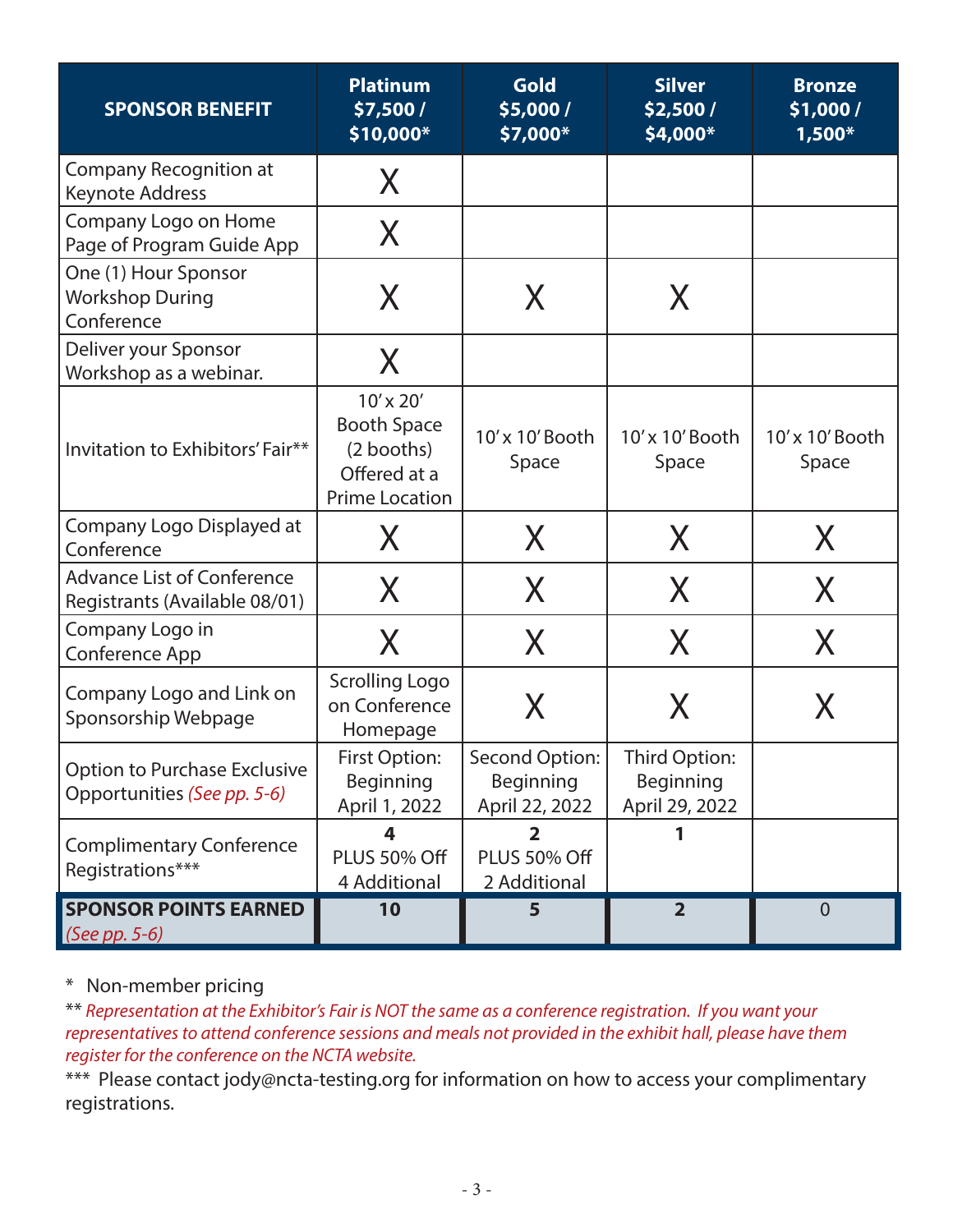| <b>HOW WOULD YOU LIKE TO USE YOUR SPONSOR POINTS?</b><br>Points are allocated through sponsorship levels and can be applied to obtain the benefits described below.                                                                                                    | <b>Point</b><br><b>Value</b> |
|------------------------------------------------------------------------------------------------------------------------------------------------------------------------------------------------------------------------------------------------------------------------|------------------------------|
| Paper flyer conference bag stuffer inserted into all attendee conference bags. No larger than 8.5" x<br>11" single or double-sided. Flyer to be provided by sponsor.                                                                                                   | 1                            |
| Promotional item inserted into all attendee conference bags, subject to approval. Item to be<br>provided by sponsor.                                                                                                                                                   |                              |
|                                                                                                                                                                                                                                                                        |                              |
| Invitation to address general session. Total of five (5) minutes. Only three available on a first-<br>come, first-served basis.                                                                                                                                        | 2                            |
| Post-conference attendee list.                                                                                                                                                                                                                                         | $\overline{2}$               |
|                                                                                                                                                                                                                                                                        |                              |
| A 30-minute extension of conference sponsor workshop (maximum workshop length = 1.5<br>hours). Limited number available on a first-come, first-served basis.                                                                                                           | 3                            |
| Option to host a dinner group. Cost of the meal to be paid by the attendees. This should not<br>conflict with NCTA scheduled events. Sponsor required to submit a location and discussion topic<br>by May 6, 2022. Four available on a first-come, first-served basis. | 3                            |
| Promotional item placed at each seat at opening keynote, subject to approval. Only two available<br>on a first-come, first-served basis.                                                                                                                               | 3                            |
| Host an onsite private evening event. This event cannot conflict with any NCTA conference event.<br>All expenses, including cost of room rental, to be paid by sponsor. (See page 6 for rules.)                                                                        | 3                            |
|                                                                                                                                                                                                                                                                        |                              |
| Special VIP invitation (designed and printed by sponsor) distributed to 10 attendees of sponsor's<br>choice at registration inviting them to visit sponsor's booth or other custom message.                                                                            | 4                            |
|                                                                                                                                                                                                                                                                        |                              |
| A 45-minute extension of conference sponsor workshop (maximum workshop length = 1 hour 45<br>minutes). Limited number available on a first-come, first-served basis.                                                                                                   | 5                            |
|                                                                                                                                                                                                                                                                        |                              |
| Please contact us if you would like to discuss purchasing additional points.                                                                                                                                                                                           |                              |
|                                                                                                                                                                                                                                                                        |                              |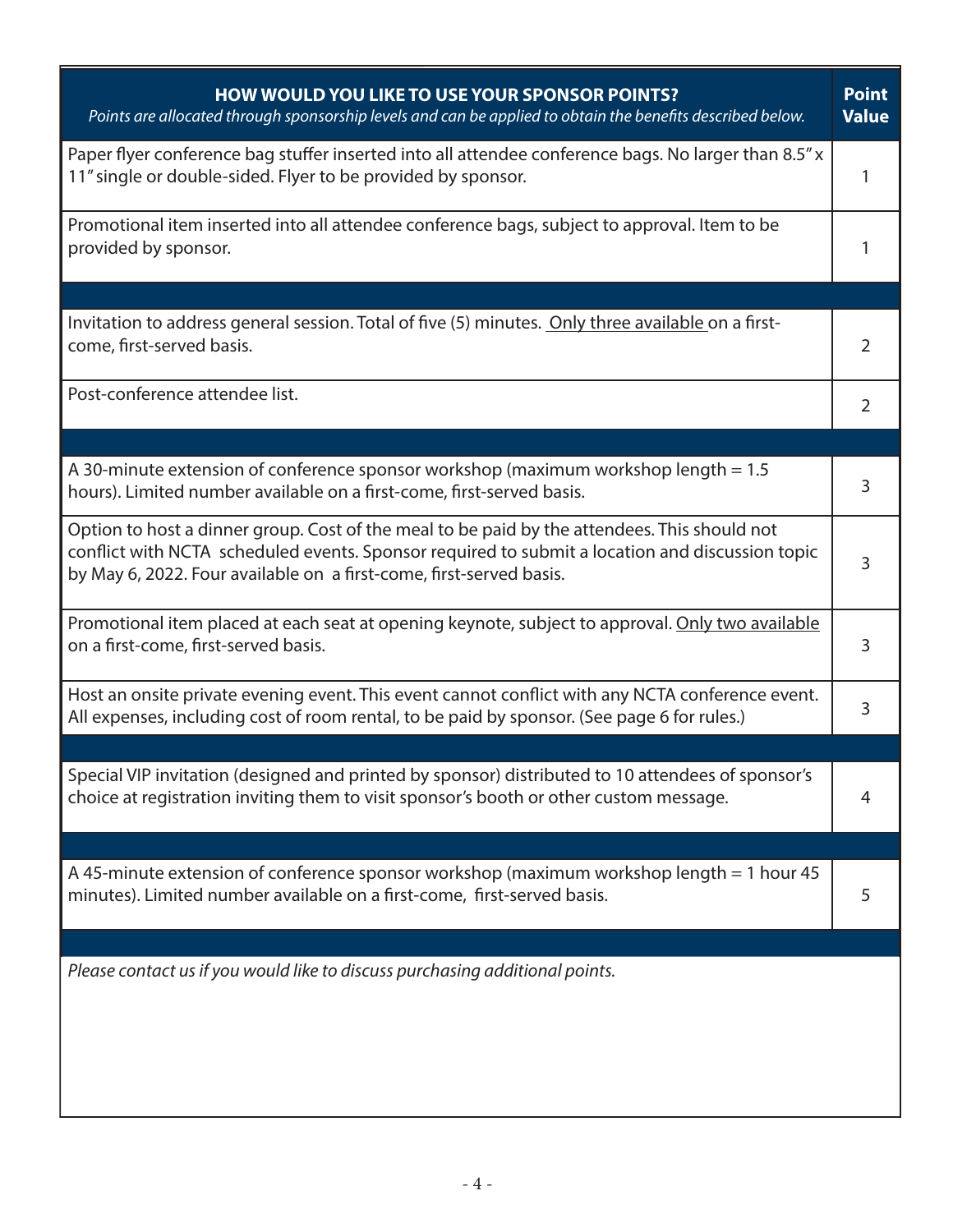## **Add these EXCLUSIVE OPPORTUNITIES to your sponsorship for prime exposure!**

### **Meal Sponsorship Opportunities**

One available per sponsor.

#### *NEW!* **Check-In VIP Lounge \$5,000**

As guests check in to the hotel, they will be directed to this VIP Sponsor Welcome Lounge where they will be greeted by sponsor representatives and offered welcome beverages and snacks. The lounge will be decorated with the sponsor's branding.

### **Monday Welcome Event/Reception with Exhibitors \$5,000**

Sponsorship includes signage on buffet tables and listing in conference app. Your company name will be printed on cocktail napkins. NCTA will provide a limited menu. Sponsor is permitted to work with conference management to add to the menu and/or promote company throughout the event at sponsor's own expense. All materials and activities must keep the look and feel of an NCTA-hosted event and are subject to approval.

### **Monday Keynote Session Breakfast \$3,000**

Sponsorship includes signage on buffet tables and listing in conference app. Your company name will be printed on cocktail napkins. NCTA will provide a limited menu. Sponsor is permitted to work with conference management to add to the menu and/or promote company throughout the event at sponsor's own expense. All materials and activities must keep the look and feel of an NCTA-hosted event and are subject to approval.

### **Monday Coffee Break \$3,000**

Sponsorship includes signage on drink tables and listing in conference app. NCTA will provide coffee and tea. Sponsor is permitted to work with conference management to add to the menu and/or promote company throughout the event at sponsor's own expense. All materials and activities must keep the look and feel of an NCTA-hosted event and are subject to approval.

### **Tuesday Afternoon Snack Break \$3,000**

Sponsorship includes signage on buffet tables and listing in conference app. NCTA will provide a limited menu. Sponsor is permitted to work with conference management to add to the menu and/or promote company throughout the event at sponsor's own expense. All materials and activities must keep the look and feel of an NCTA-hosted event and are subject to approval.

### **Wednesday Breakfast \$3,000**

Sponsorship includes signage on buffet tables and listing in conference app. Your company name will be printed on cocktail napkins. NCTA will provide a limited menu. Sponsor is permitted to work with conference management to add to the menu and/or promote company throughout the event at sponsor's own expense. All materials and activities must keep the look and feel of an NCTA-hosted event and are subject to approval.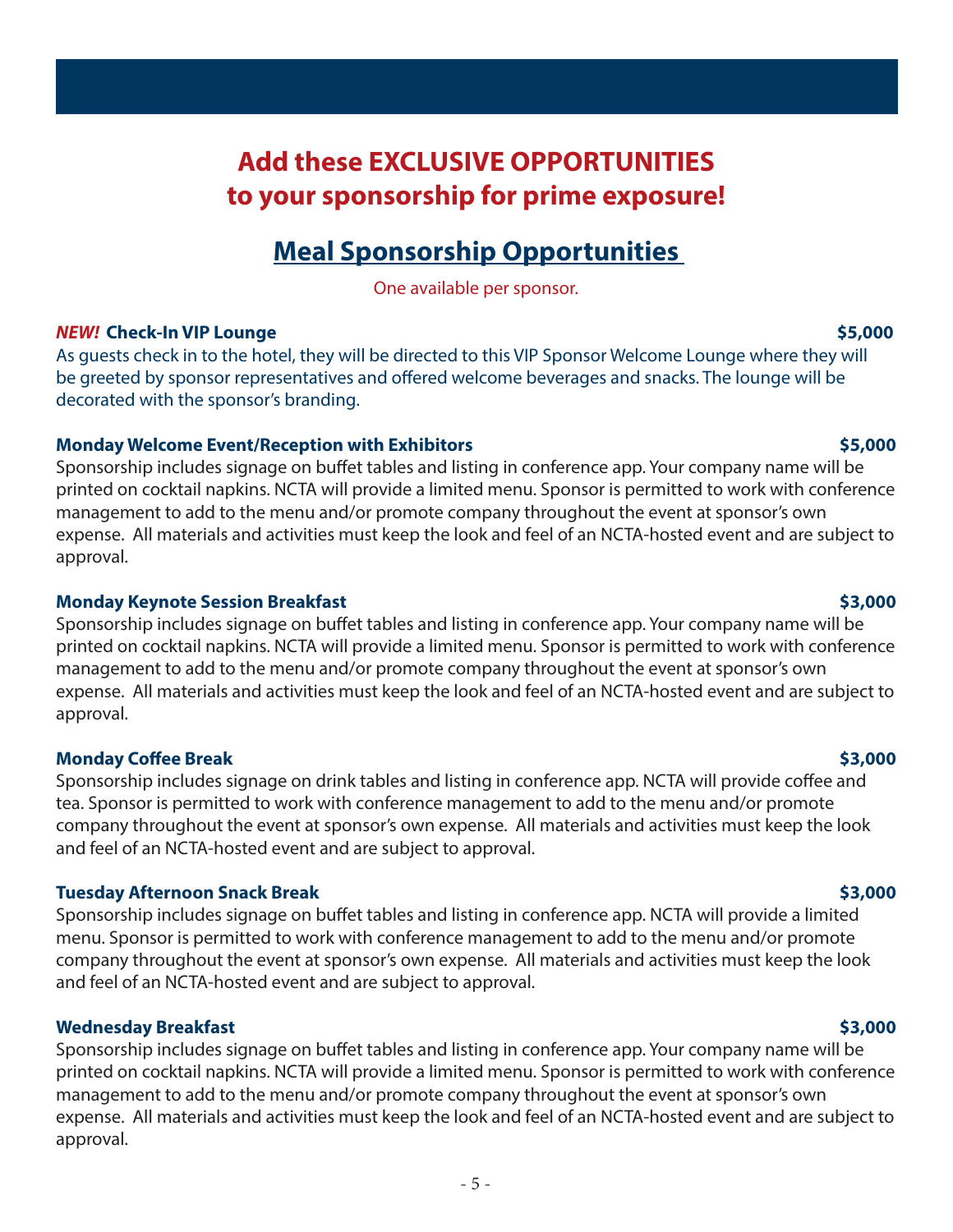## **Other Sponsorship Opportunities**

One available per sponsor.

#### **Hotel Room Key Sponsor \$3,000**

Stay at the top of the minds of conference attendees by putting your logo on the hotel keycards of our host hotel. Every time they enter their hotel rooms, our attendees will see your logo.

### **Attendee Luggage Tag \$4,000**

Stay in front of NCTA conference attendees year-round as they travel with your logo on the front of a conference luggage tag. Luggage tags are distributed at registration and dual-branded with the sponsor logo and the conference logo. Fee includes all costs associated including logo branding and shipping to conference site. Logo will be one color.

#### **Attendee Conference Bag \$5,000**

Sponsor bags printed with "Conference Bag Sponsored By" text, followed by dual-branding with the sponsor logo and the conference logo. Bags will be distributed at registration. Fee includes all costs associated including logo branding and shipping to conference site. Logo will be one color.

### **Sponsorship Rules**

### **Sponsored Onsite Events**

Sponsors must use sponsor benefit points to host any onsite event. The event cannot conflict with any scheduled NCTA events. All costs related to this event, including room rental fees, are the responsibility of the sponsor. Sponsor must notify NCTA conference management (jody@ncta-testing.org) by March 1, 2022 to work through logistics with NCTA conference management.

### **Sponsored Offsite Events**

Sponsors are not required to use points, but must notify NCTA conference management (jody@ncta-testing. org) by March 1, 2022, of the event, including date, time, and location. The event cannot conflict with any scheduled NCTA events. A sponsored offsite event is any activity that is not located at the conference hotel.

### **NCTA Intellectual Property**

NCTA's name and logo is not permitted on any sponsorship materials or emails, unless approved by NCTA conference management (jody@ncta-testing.org).

### **Sponsor Conference Registration**

Representation at the Exhibitor's Fair is NOT the same as a conference registration. If you want your representatives to attend conference sessions and meals not provided in the exhibit hall, please have them register for the conference on the NCTA website. Please contact conference management (jody@ncta-testing. org) to find out how to redeem your complimentary or discounted registrations.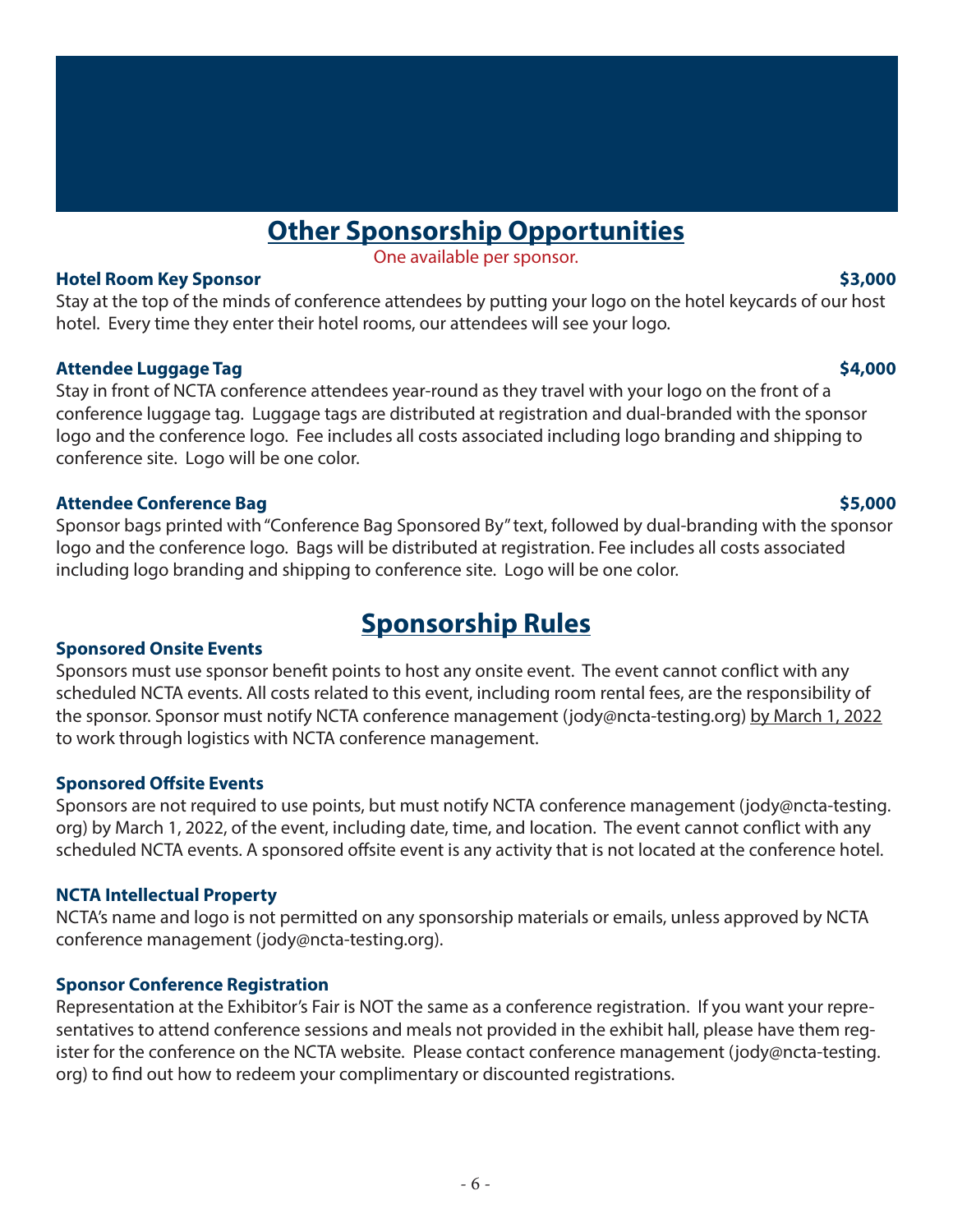## **Sponsorship Selection Form Applications and Payment Due March 1, 2022**

### **1. Select Sponsorship Level**

| <b>Sponsorship Level</b> | <b>Member</b> | <b>Non-Member</b> |
|--------------------------|---------------|-------------------|
| Platinum                 | \$7,500       | $\Box$ \$10,000   |
| Gold                     | \$5,000       | \$7,000           |
| Silver                   | \$2,500       | \$4,000           |
| <b>Bronze</b>            | \$1,000       | \$1,500           |

### **2. Select Additional Sponsor Benefits (if applicable).**

| Paper flyer conference bag stuffer<br>I OLI         | $\Box$ Option to host dinner group                       |  |
|-----------------------------------------------------|----------------------------------------------------------|--|
| $\Box$ Promotional item conference bag stuffer      | $\Box$ Promotional item at general session               |  |
| General session address                             | Sponsor an Onsite Event                                  |  |
| $\Box$ Post-conference attendee list                | $\Box$ Special VIP invitation to 10 attendees            |  |
| $\Box$ 30-minute extension of conference workshop 3 | $\Box$ 45-minute extension of conference workshop $\Box$ |  |

### **3. Select Exclusive Opportunities (if applicable).**

Please note that all exclusive opportunities are sold on a first-come, first-served basis. Sponsor will be contacted if a selection made is no longer available. Sponsor is permitted to select several options and number them in order of preference.

| <b>VIP Lounge</b>                                      | \$5,000 | <b>Wednesday Breakfast</b> | \$3,000 |
|--------------------------------------------------------|---------|----------------------------|---------|
| <b>Monday Exhibit Hall Reception</b><br>$\blacksquare$ | \$5,000 | $\Box$ Hotel Room Key      | \$3,000 |
| H 1<br>Monday Keynote Session Breakfast                | \$3,000 | Attendee Luggage Tag       | \$4,000 |
| <b>Monday Coffee Break</b>                             | \$3,000 | Attendee Conference Bag    | \$5,000 |
| <b>Tuesday Snack Break</b>                             | \$3,000 |                            |         |

### **4. Exhibitor Contact Information (as it should appear in the conference program):**

| Company Name:          |       |        |      |
|------------------------|-------|--------|------|
| <b>Contact Person:</b> |       | Phone: |      |
| Address:               | City: | State: | Zip: |
| E-Mail:                |       |        |      |